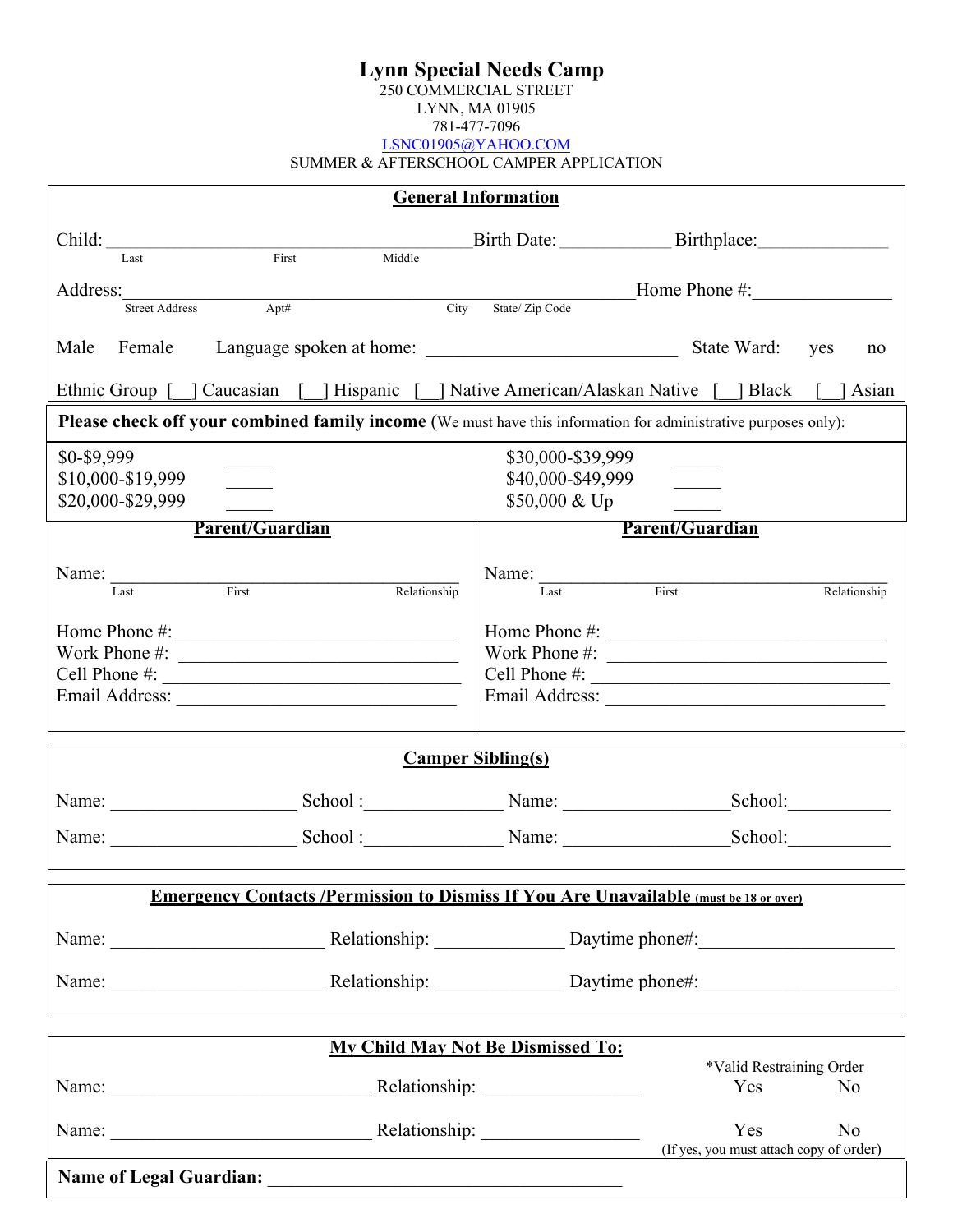| Will your child need transportation?: | YES                                                | NO |
|---------------------------------------|----------------------------------------------------|----|
|                                       | **Transportation Provided to Lynn Residents Only** |    |

# **CHILD'S HEALTH HISTORY**

| Do you have medical insurance? Private | Public(E.g., MA Health, Children's Medical Security) No insurance |  |
|----------------------------------------|-------------------------------------------------------------------|--|
| Name of Insurance Provider:            | Group/Policy #:                                                   |  |

|                                                                                                                                                                                                 |            | <b>Medical Information</b><br>(Please check all boxes that apply to your child, contact the nurse for additional confidential medical information). |                             |
|-------------------------------------------------------------------------------------------------------------------------------------------------------------------------------------------------|------------|-----------------------------------------------------------------------------------------------------------------------------------------------------|-----------------------------|
| Asthma                                                                                                                                                                                          | Depression | Sickle Cell Anemia or Trait                                                                                                                         | Hernia                      |
| Heart defect/disease                                                                                                                                                                            | ADD/ADHD   | <b>Tuberculosis</b>                                                                                                                                 | Kidney Disease              |
| type II<br>Diabetes<br>type I                                                                                                                                                                   |            | History of concussion with date(s) $\frac{1}{2}$                                                                                                    | Bleeding/clotting problems  |
| Convulsions/seizures (date of last seizure): Type of seizure disorder:                                                                                                                          |            |                                                                                                                                                     |                             |
| Other medical conditions/illnesses/disabilities                                                                                                                                                 |            |                                                                                                                                                     |                             |
|                                                                                                                                                                                                 |            |                                                                                                                                                     |                             |
|                                                                                                                                                                                                 |            |                                                                                                                                                     |                             |
| Allergies (food ,insects, medications, environment) _____________________________                                                                                                               |            |                                                                                                                                                     | EpiPen $\Box$ Yes $\Box$ No |
| Vision Problems(specify) Wears eyeglasses Yes No                                                                                                                                                |            |                                                                                                                                                     | Wears contacts Yes No       |
|                                                                                                                                                                                                 |            | Left ear                                                                                                                                            | Right ear Hearing aide      |
| Date of last physical exam: <u>Restrictions</u> (doctor's note required):<br>(Copy/proof of physical required prior to school entry and in grades K, 4, 7 and 10. Please send to school nurse.) |            |                                                                                                                                                     |                             |
|                                                                                                                                                                                                 |            |                                                                                                                                                     |                             |

|      | <b>Primary Care Provider</b> |      | <b>Dental Care Provider</b> |
|------|------------------------------|------|-----------------------------|
| Name | Phone Number                 | Name | Phone Number                |
|      | PARENT AUTHORIZATION         |      |                             |

| 1. I give permission to the nurse to disclose pertinent medical information                          |
|------------------------------------------------------------------------------------------------------|
| based on his/her nursing assessment and judgment to those school employees involved                  |
| directly with my child's care and safety.<br><b>Yes</b><br>No                                        |
| 2. I give permission for the school nurse to administer Tylenol to my child.<br><b>Yes</b><br>No.    |
| 3. I give permission for my child to be transported to the hospital and receive medical attention in |
| the event that I cannot be reached in an emergency.<br>Yes<br>No.                                    |
| 4. This health history is correct so far as I know, and my child has permission to participate       |
| in all activities except as noted by me.<br>Yes.<br>No                                               |
|                                                                                                      |
|                                                                                                      |
| Parent/Guardian's Signature<br>Date                                                                  |

Parent/Guardian's Signature Date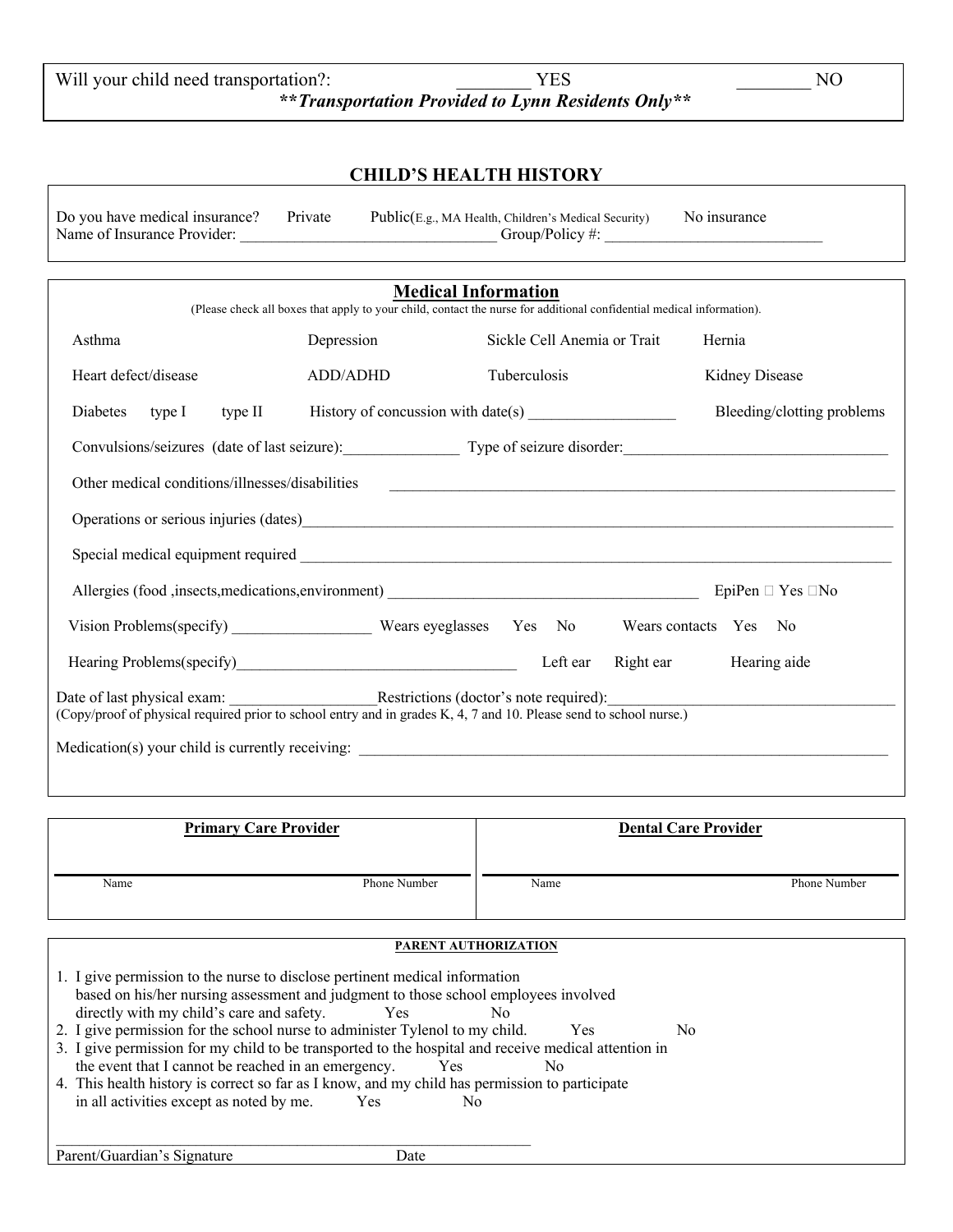### **\*\****PLEASE NOTE\*\**

#### *In order for your child to leave camp premises with any person, We need to have WRITTEN permission from the legal guardian.*

|    | 1. For my child to attend field trips under staff supervision that will require travel off camp premises<br>within Massachusetts.           |
|----|---------------------------------------------------------------------------------------------------------------------------------------------|
|    |                                                                                                                                             |
|    | 2. To provide required health records.                                                                                                      |
|    |                                                                                                                                             |
|    | 3. For the Lynn Special Needs Camp staff to the bus/van for pickup, and meet the bus/van when my child<br>is brought home.                  |
|    | $YES$ NO $\qquad$                                                                                                                           |
|    | 4. For my child to be transported in program vehicles, including the Camp Vans.<br>$YES$ NO $N$                                             |
| 5. | For my child to be photographed – photographs that may be used to describe programs, recognize<br>accomplishments, and/or public relations. |
|    | $YES$ NO $N$                                                                                                                                |
|    | 6. For my child to be included in videos recordings that may be prepared for in-service training,<br>orientation, and/or public relations.  |
|    | $YES$ NO $\qquad$                                                                                                                           |
|    | 7. For my child's name to be published in a Camp newsletter and/or the local newspaper.                                                     |
|    | $YES$ NO $N$                                                                                                                                |
|    | Date:                                                                                                                                       |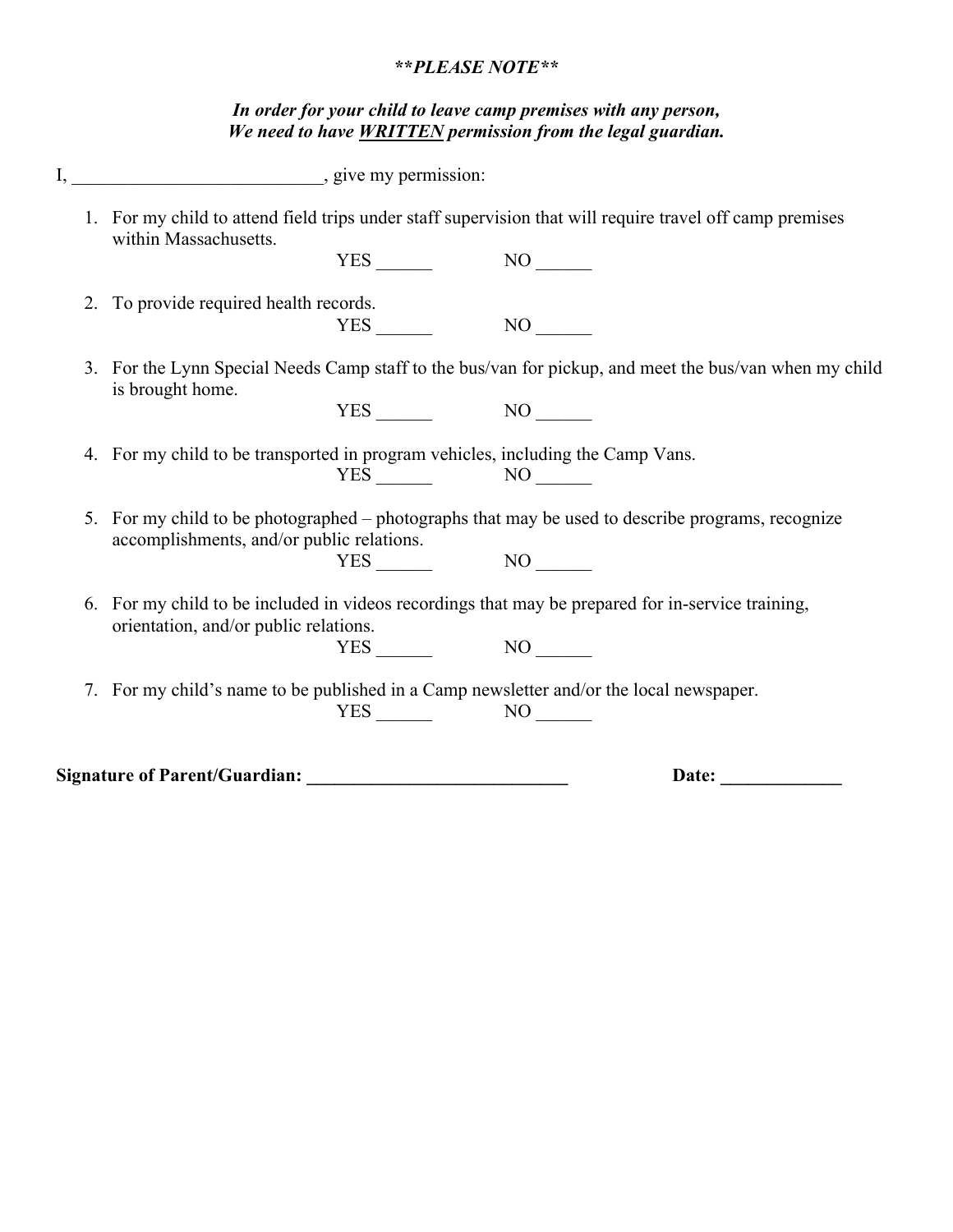Please use this page to describe your child's special needs, disabilities, and/or handicap. Express any additional comments, special arrangements, and/or concerns that you may have about your child. Please list your child's primary diagnosis, if any.

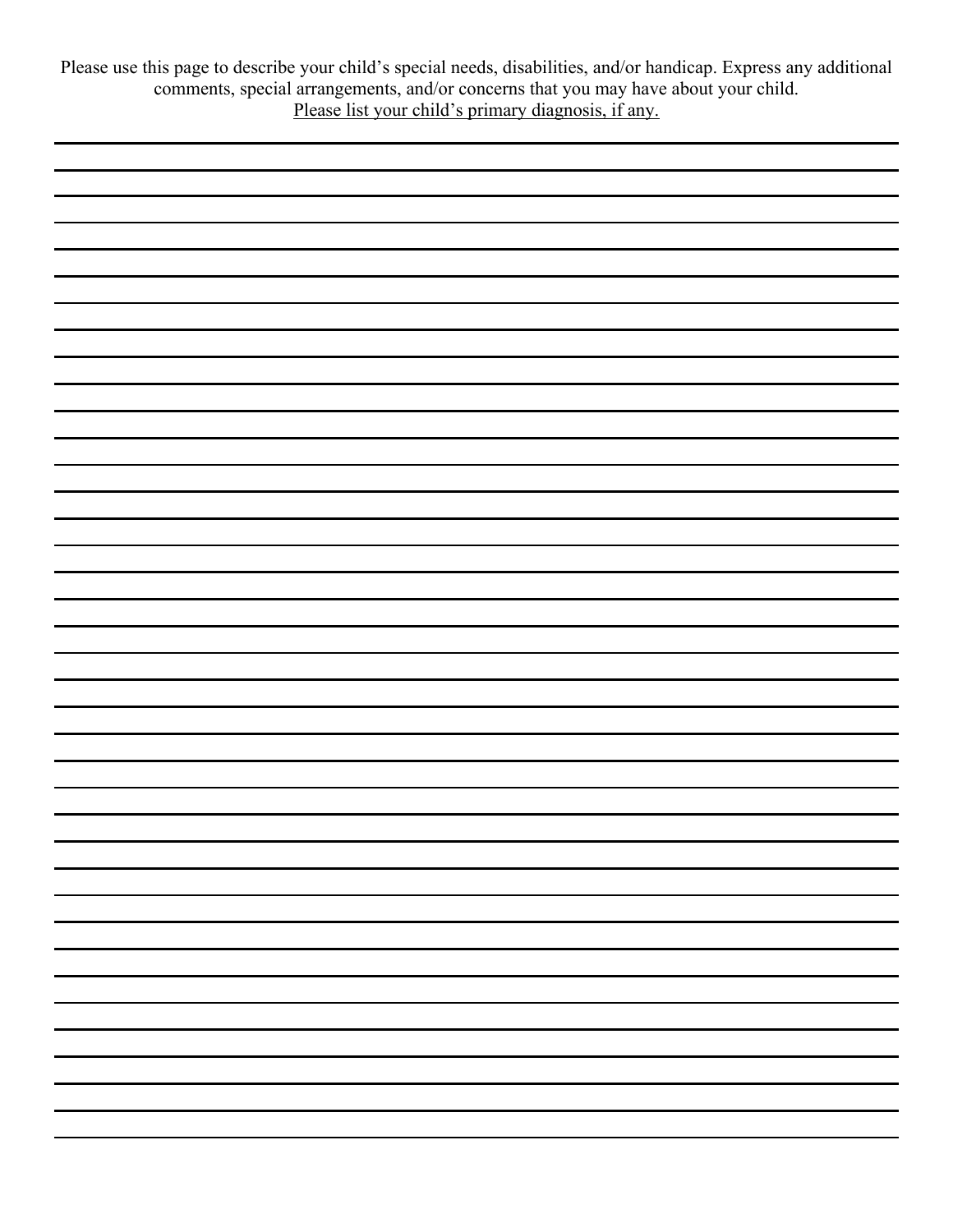# *SKILLS AND BEHAVIOR CHECKLIST*

|  | What recreational activities does your child enjoy? |  |  |  |
|--|-----------------------------------------------------|--|--|--|
|--|-----------------------------------------------------|--|--|--|

| Track and Field<br>Sewing<br>Soccer<br>Painting<br><b>Baseball</b><br>Coloring<br>Cooking<br>Nature<br>Gardening<br>Skating<br>Music<br>Dancing<br>Others:                                                       |                                | Field Hockey<br>Crafts<br><b>Basketball</b><br>Hiking<br>Swimming<br>Drama |  |
|------------------------------------------------------------------------------------------------------------------------------------------------------------------------------------------------------------------|--------------------------------|----------------------------------------------------------------------------|--|
| Are there any adaptations that we should make to assure your child's participation in Camp activities?<br>Are there any activities in which you would like us to try, and encourage your child's participations: |                                |                                                                            |  |
|                                                                                                                                                                                                                  |                                |                                                                            |  |
|                                                                                                                                                                                                                  | Toileting Skills:              |                                                                            |  |
| Completely trained<br>Trained but has occasional accidents                                                                                                                                                       | Not toilet trained             | Has few accidents if toileted regularly                                    |  |
|                                                                                                                                                                                                                  |                                |                                                                            |  |
|                                                                                                                                                                                                                  | Social & Behavioral Checklist: |                                                                            |  |
|                                                                                                                                                                                                                  |                                |                                                                            |  |
|                                                                                                                                                                                                                  | <b>YES</b>                     | N <sub>O</sub>                                                             |  |
| Active member in a group                                                                                                                                                                                         |                                |                                                                            |  |
| Is a good sport                                                                                                                                                                                                  |                                |                                                                            |  |
| Can complete a game                                                                                                                                                                                              |                                |                                                                            |  |
| Tires quickly of one game                                                                                                                                                                                        |                                |                                                                            |  |
| Enjoys being a helper                                                                                                                                                                                            |                                |                                                                            |  |
| Enjoys games with set rules                                                                                                                                                                                      |                                |                                                                            |  |
| Able to care for belongings                                                                                                                                                                                      |                                |                                                                            |  |
| Prefers to play with adults                                                                                                                                                                                      |                                |                                                                            |  |
| Prefers to play alone                                                                                                                                                                                            |                                |                                                                            |  |
| Participates in team games                                                                                                                                                                                       |                                |                                                                            |  |
| Is shy with adults                                                                                                                                                                                               |                                |                                                                            |  |
| Cannot follow rules                                                                                                                                                                                              |                                |                                                                            |  |
| Plays cooperatively with others                                                                                                                                                                                  |                                |                                                                            |  |
| Will conform to group rules                                                                                                                                                                                      |                                |                                                                            |  |
| Requires close adult supervision                                                                                                                                                                                 |                                |                                                                            |  |
| Lacks discipline<br>Has been kept close to home                                                                                                                                                                  |                                |                                                                            |  |